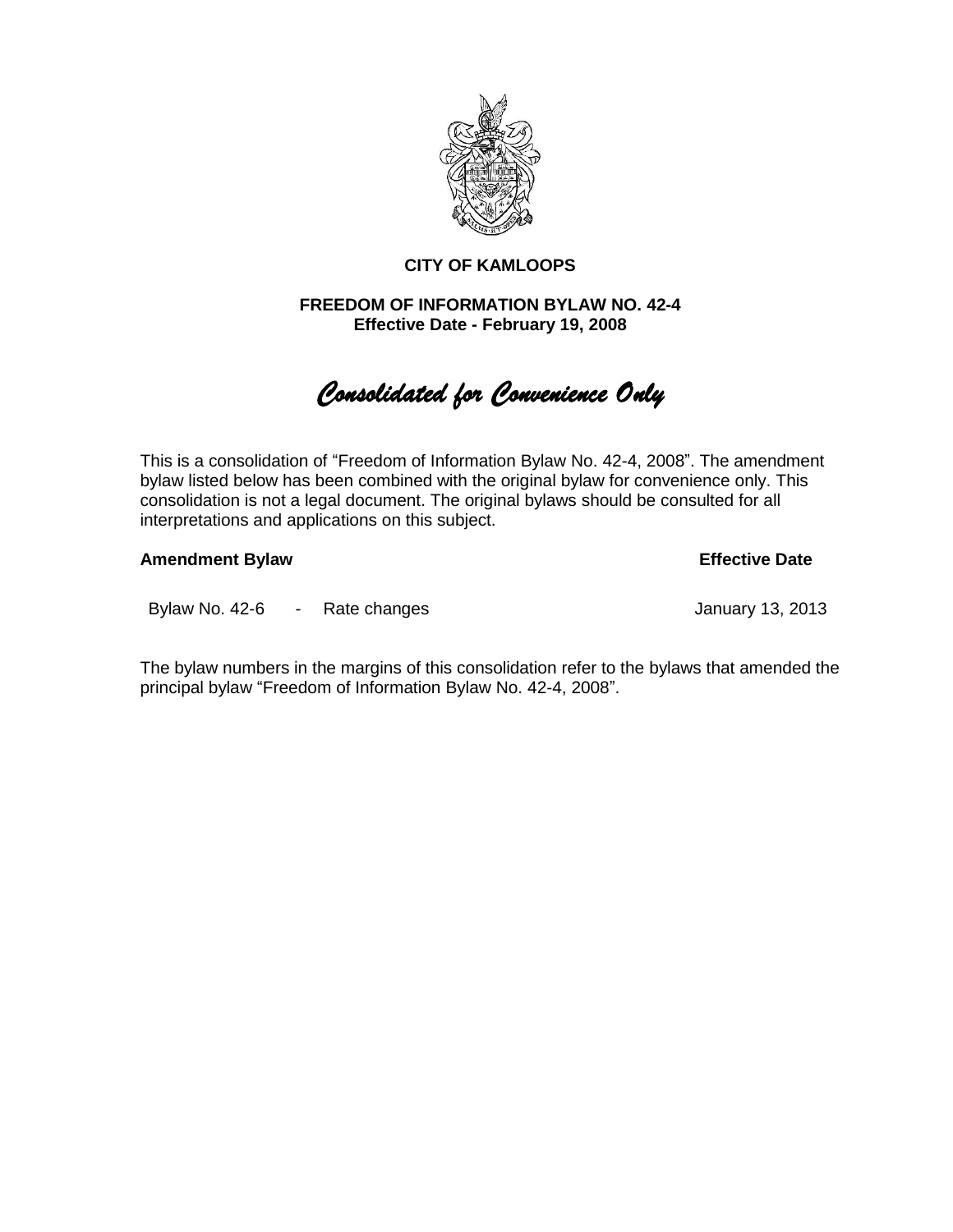*This is a consolidated bylaw prepared by the City of Kamloops for information only. To verify the accuracy and currency of this information, please contact Legislative Services at 250-828-3483 or email legislate@kamloops.ca.*

# CITY OF KAMLOOPS

# BYLAW NO. 42-4

#### A BYLAW FOR THE ADMINISTRATION OF THE FREEDOM OF INFORMATION AND PROTECTION OF PRIVACY ACT

WHEREAS, under Section 77 of the *Freedom of Information and Protection of Privacy Act*, a local government:

- (a) must designate a person or group of persons as the head of the municipality for the purposes of the *Freedom of Information and Protection of Privacy Act*; and
- (b) may authorize any person to perform any duty or exercise any function under the *Freedom of Information and Protection of Privacy Act* of the person or group of persons designated as the head of the municipality; and
- (c) may set any fees the local public body requires to be paid under the *Freedom of Information and Protection of Privacy Act*.

NOW THEREFORE the Municipal Council of the City of Kamloops, in open meeting assembled, enacts as follows:

- 1. This bylaw may be cited for all purposes as the "City of Kamloops Freedom of Information Bylaw No. 42-4, 2008".
- 2. The City of Kamloops Freedom of Information Bylaw No. 42-2, 1994 is hereby repealed.
- 3. This bylaw is divided into the following divisions:

Division One - Definitions and Interpretation Division Two - Administrative Division Three - Powers of Coordinator Responding to Requests Extension of Time Transfer Request Information to be Released within 60 days Disclosure Harmful to Business Interest of Third Party **Notification** Public Interest Commissioner's Orders Division Four - Fees Division Five - Appendices and Schedules Duties of Head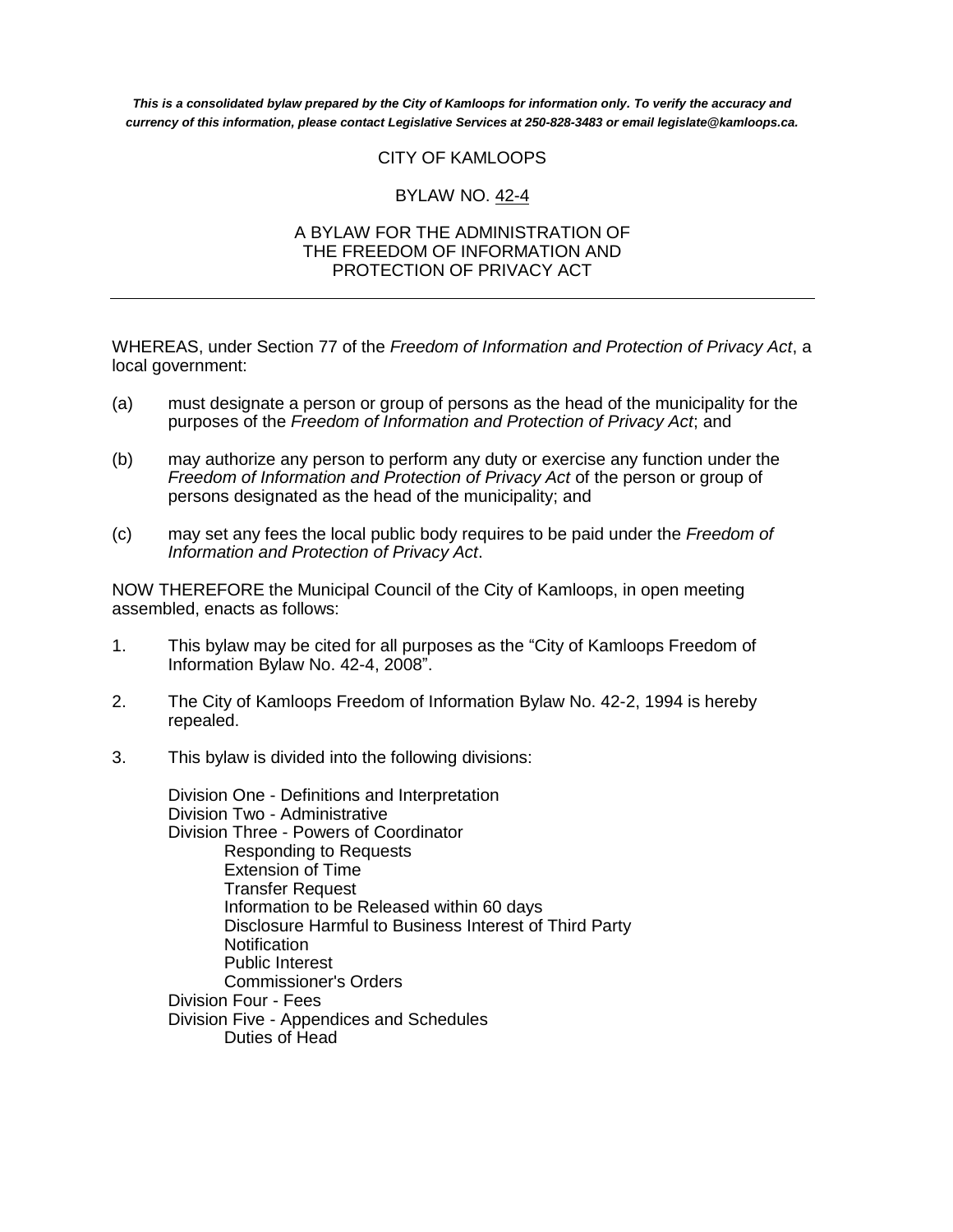#### DIVISION ONE - DEFINITIONS AND INTERPRETATION

- 101. The definitions contained in Schedule 1 of the Act shall apply to this bylaw except where the context requires otherwise.
- 102. In this bylaw:

"ACT" means the British Columbia *Freedom of Information and Protection of Privacy Act*, as amended or replaced from time to time.

"Commercial Applicant" means a person who makes a request for access to a record to obtain information for use in connection with a trade, business, profession or other venture for profit.

"Coordinator" means the person designated in Division Two of this bylaw as the Information and Privacy Coordinator.

"Corporate Officer" means the person assigned the responsibility by Council for the responsibility of corporate administration for the City.

"Council" means the Municipal Council for the City of Kamloops.

"Day" does not mean a holiday, a Saturday or a Sunday.

"Enactment" includes statutes, bylaws, codes, regulations, ordinances, proclamations, and any portion thereof.

"Head" means the person or group of persons designated under Section 77 of the Act as the Head of the municipality and under Division Two of this bylaw.

"Municipality" means the City of Kamloops.

"Request" means a request under Section 5 of the Act.

103. If a section, subsection, sentence, clause, or phrase of this bylaw is for any reason held to be invalid by the decision of a court of competent jurisdiction, it shall be severed and such decision shall not affect the validity of the remaining portion of this bylaw.

#### DIVISION TWO - ADMINISTRATION

- 201. The Corporate Officer is designated as the Head for the purposes of the *Freedom of Information and Protection of Privacy Act*.
- 202. The duties and functions of Head which remain those of the Head are set out for reference in Appendix 1 of this bylaw.
- 203. The Council, by resolution, shall designate an employee to be the Information and Privacy Coordinator for the purpose of the Act.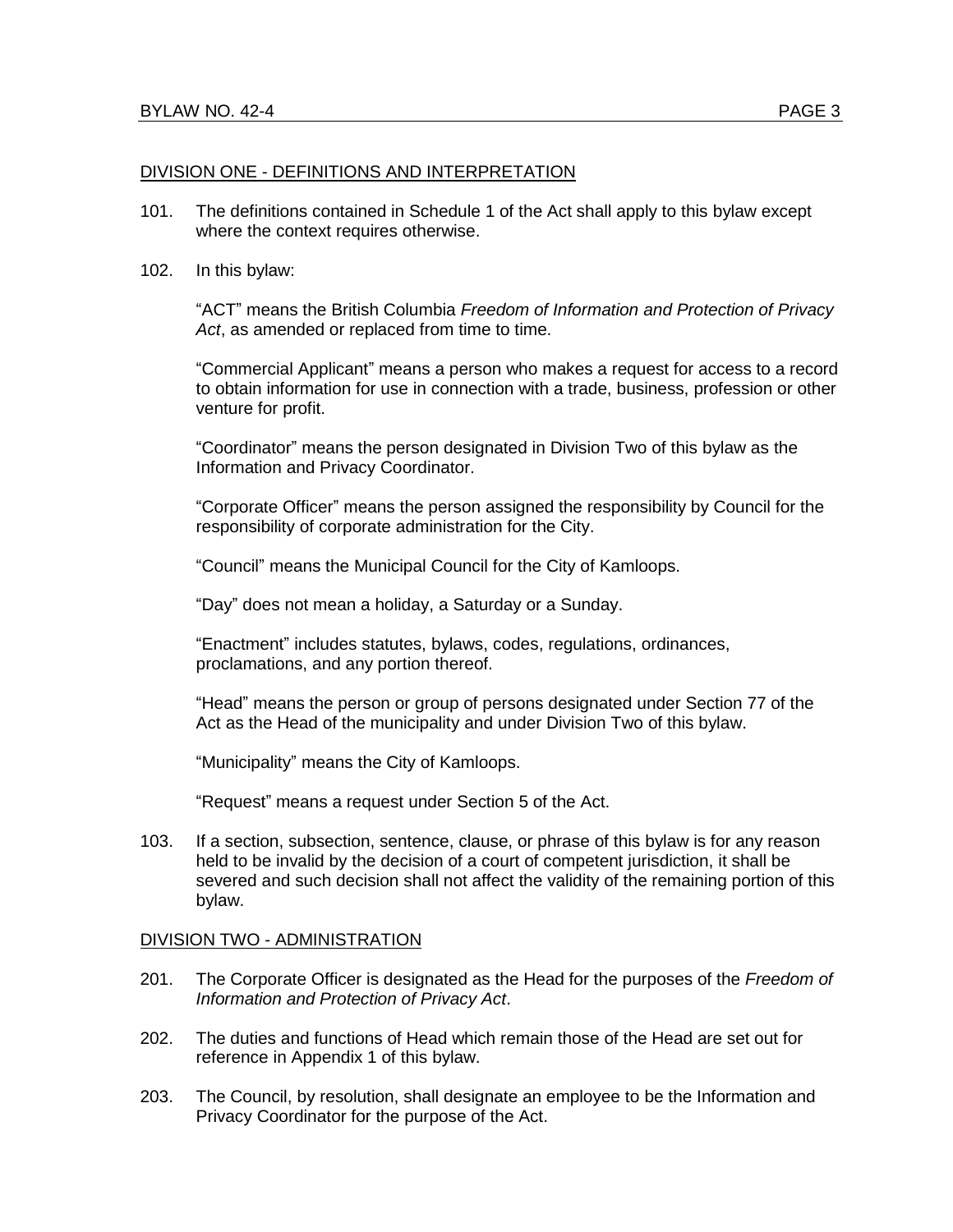## DIVISION THREE - POWERS OF COORDINATOR

- 301. The Council hereby authorizes the Coordinator to perform the following duties and exercise the following functions of the Head under the Act:
	- a) Responding to Requests
		- (i) The duty to create a record from a machine readable record in the custody or under the control of the municipality using its normal computer hardware and software and technical expertise if creating the record would not unreasonably interfere with the operations of the municipality.
		- (ii) The power to respond to a request except where the Head has the discretion under the Act to determine whether a record shall be released or withheld from disclosure.
		- (iii) The power to respond to a request after the Head has made a decision regarding the disclosure or non-disclosure of a record.
		- (iv) The power to refuse in a response to confirm or deny the existence of:
			- (A) a record containing information described in Section 15 of the Act (information harmful to law enforcement); or
			- (B) a record containing personal information of a third party if disclosure of the existence of the information would be an unreasonable invasion of that party's personal privacy.
		- (v) The duty to:
			- (A) provide an applicant with a copy of a record or part of a record with a response where the record can reasonably be reproduced; or
			- (B) to give reasons for the delay in providing the record.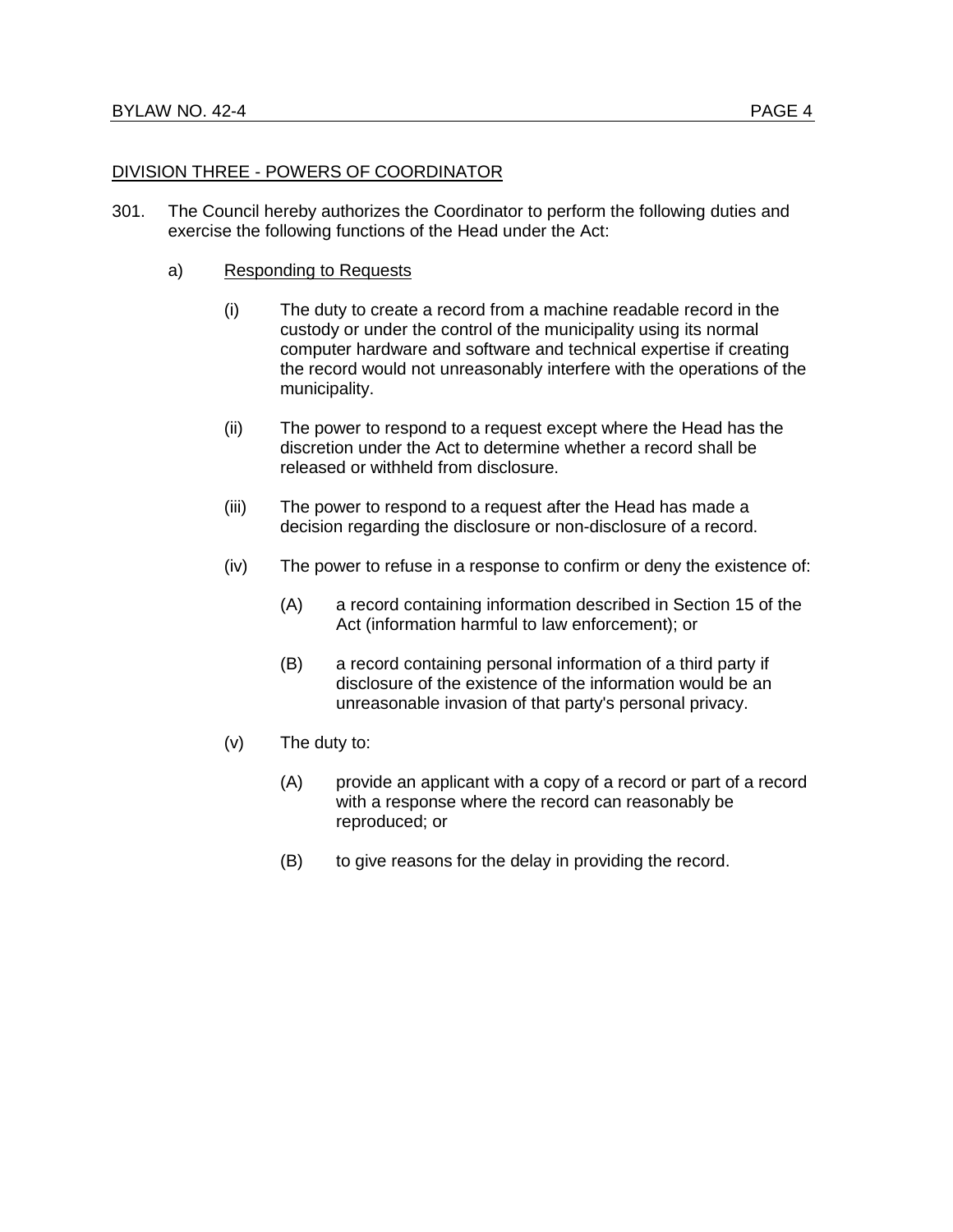#### b) Extension of Time

- (i) The power to extend the time for responding to a request for up to 30 days.
- (ii) The power to apply to the Information and Privacy Commissioner for a longer time period for response to a request where:
	- (A) the applicant does not give enough detail to enable the municipality to identify a requested record;
	- (B) a large number of records is requested or must be searched and meeting the time limit would unreasonably interfere with the operations of the municipality;
	- (C) more time is needed to consult with a third party or other public body before the Head can decide whether or not to give the applicant access to a requested record; or
	- (D) a third party asks for a review under Sections 52(2) and 53 of the Act.
- (iii) The power to tell the applicant the reason for an extension, when a response can be expected and that the applicant may appeal the extension under Section 42(2)(b) of the Act where the time for a response to a request has been extended under Section 10(1) of the Act.

#### c) Transfer Request

- (i) The power to transfer a request and, if necessary, the records to another public body if:
	- (A) the record was produced by or for the other public body;
	- (B) the other public body was the first to obtain the record; or
	- (C) the record is in the custody or under the control of the other public body.
- (ii) The power to notify the applicant of the transfer.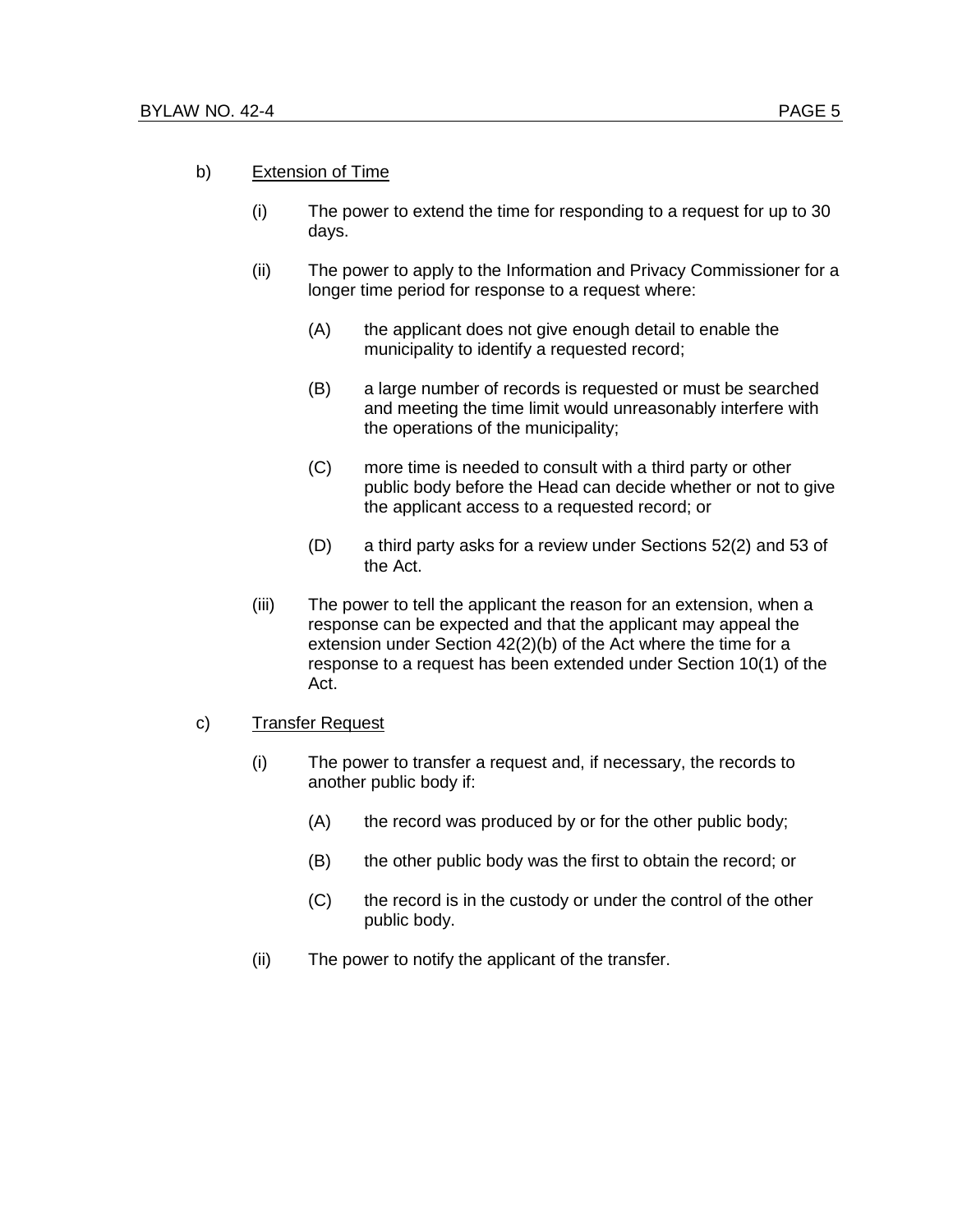#### d) Information to be Released Within 60 Days

- (i) The power to refuse to disclose information under Section 20(1) of the Act where that information is available for purchase by the public.
- (ii) The power to notify an applicant of the publication or release of information that the Head has refused to disclose under Section 20(1)(b) of the Act on the basis that the information is to be published or released to the public, within 60 days after the applicant's request is received.

#### e) Disclosure Harmful to Business Interests of Third Party

- (i) The power to refuse to disclose to an applicant information:
	- (A) that would reveal:
		- 1) trade secrets of a third party; or
		- 2) commercial, financial, labour relations, scientific or technical information of a third party;
	- (B) that is supplied, implicitly or explicitly, in confidence; and
	- (C) the disclosure of which could reasonably be expected to:
		- 1) harm significantly the competitive position or interfere significantly with the negotiating position of the third party;
		- 2) result in similar information no longer being supplied to the public body when it is in the public interest that similar information continues to be supplied;
		- 3) result in undue financial loss or gain to any person or organization; or
		- 4) reveal information supplied to, or the report of, an arbitrator, mediator, labour relations officer or other person or body appointed to resolve or inquire into a labour relations dispute.
- (ii) The duty to refuse to disclose to an applicant information that was obtained on a tax return or gathered for the purpose of determining tax liability or collecting a tax.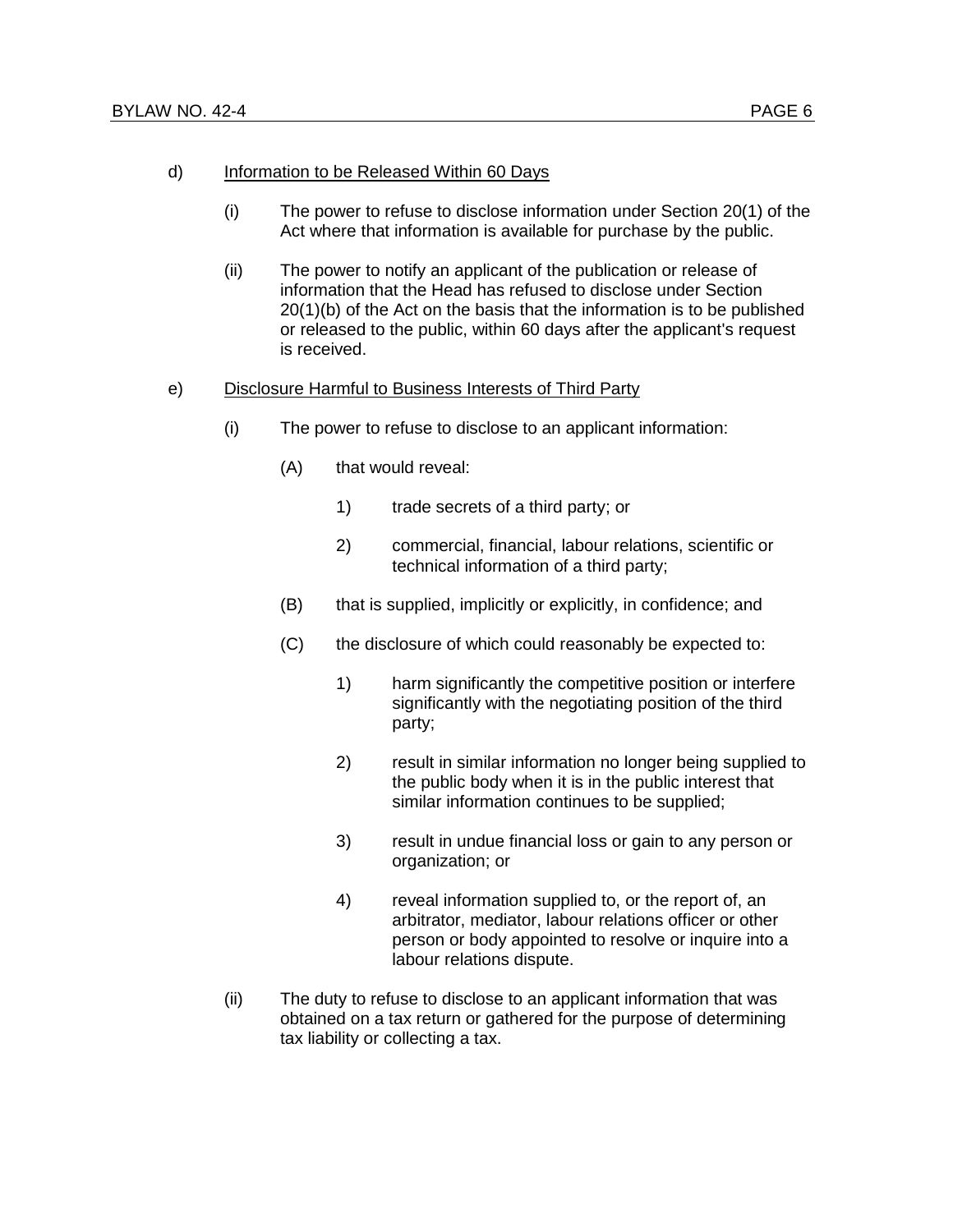(iii) The duty set out in paragraphs (i) and (ii) above is subject to Section 21(3) of the Act, which provides that the duty to refuse disclosure does not apply if a third party consents to the disclosure or the information is in a record that is in the custody or control of the Archives of the Government of British Columbia or the archives of a public body and that has been in existence for 50 or more years.

## f) Notification

- (i) The power to notify a third party under Section 23(1) of the Act that the Coordinator or Head intends to give access to a record that the Coordinator or Head has reason to believe contains information that might be excepted from disclosure under Section 21 (information harmful to business interests of a third party) or Section 22 (information harmful to personal privacy) of the Act.
- (ii) The power to notify a third party under Section 23(2) of the Act that the Coordinator does not intend to give access to a record that contains information excepted from disclosure under Section 21 (information harmful to business interests of a third party) or Section 22 (information harmful to personal privacy) of the Act.

## g) Public Interest

The duty to disclose information in accordance with Section 25 of the Act to the public, to an affected group of people or to an applicant:

- (i) about a risk of significant harm to the environment or to the health or safety of the public or a group of people; or
- (ii) the disclosure of which is, for any other reason, clearly in the public interest.
- h) Commissioner's Orders

Not later than 30 days after being given a copy of an order of the Commissioner, the duty to comply with the order, unless an application for judicial review of the order is brought before that period ends, and the duty to comply with any resulting court order.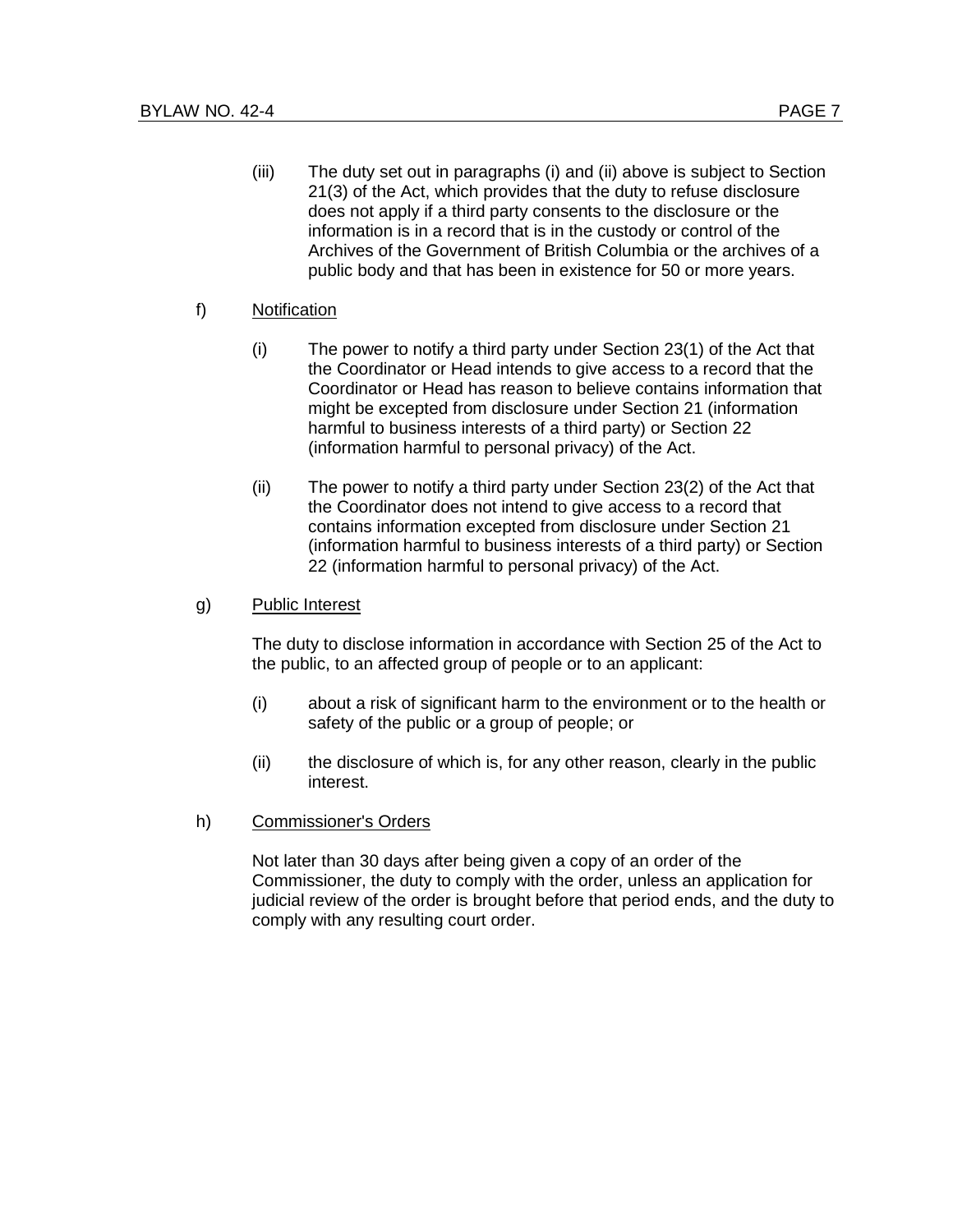#### DIVISION FOUR - FEES

- (42-6) 401. An applicant making a request shall pay to the municipality the fees set out in the *Freedom of Information and Protection of Privacy Act* Regulations for the following services:
	- a) locating, retrieving and producing the record;
	- b) preparing the record for disclosure;
	- c) shipping and handling the record; and
	- d) providing a copy of the record.

#### DIVISION FIVE - APPENDICES AND SCHEDULES

The following appendices and schedules are attached to and form part of this bylaw and apply and are enforceable in the same manner as this bylaw:

Appendix 1 - Duties of Head

ORIGINAL SIGNED BY T. LAKE MAYOR

ORIGINAL SIGNED BY L. W. HRYCAN CORPORATE OFFICER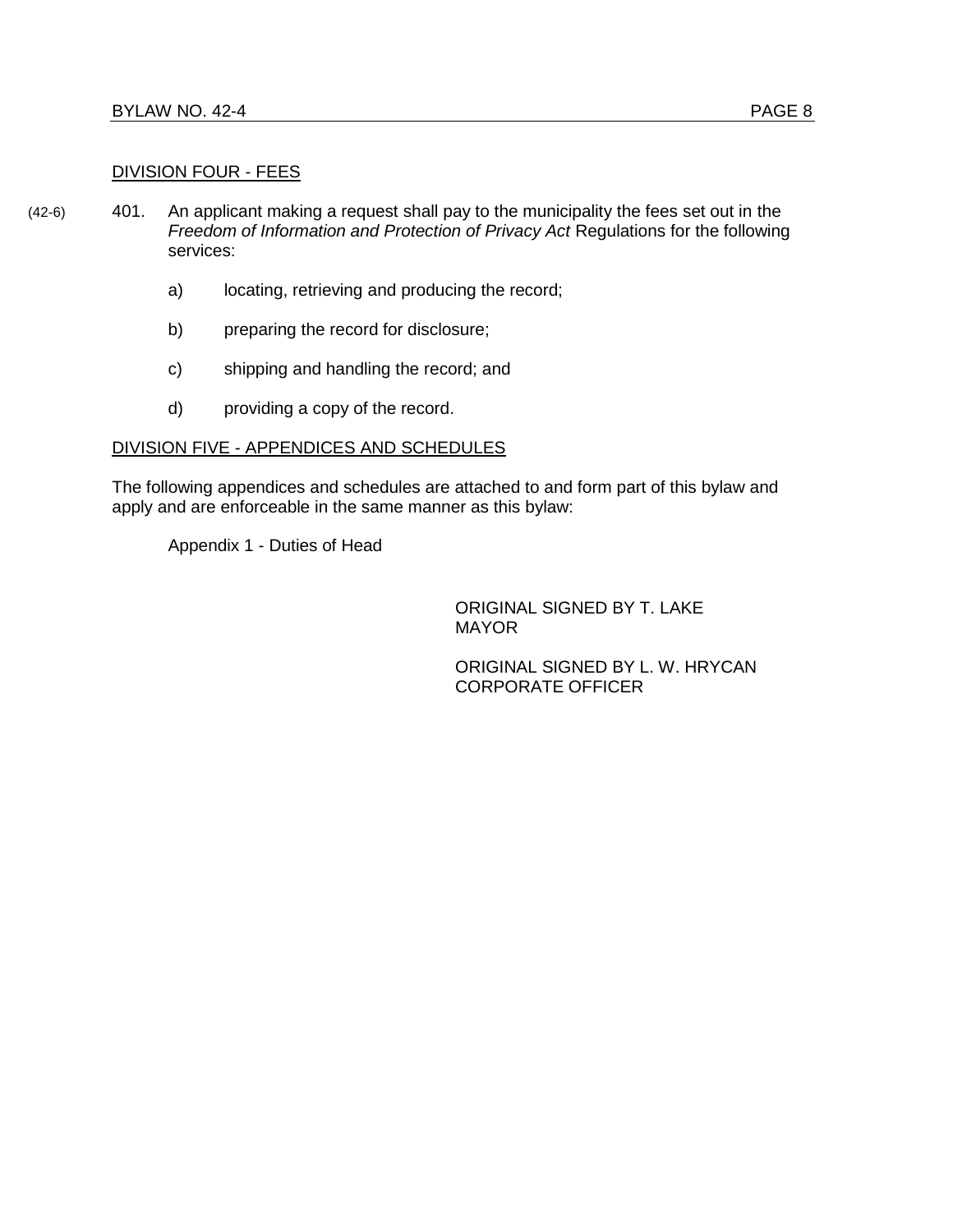# APPENDIX "1"

## DUTIES OF THE HEAD OF THE MUNICIPALITY UNDER THE ACT AND THIS BYLAW

### Section Description

- 6(1) The duty to assist applicants.
- 12.3 The power to refuse to disclose to an applicant information that would reveal:
	- (a) a draft of a resolution, bylaw or other legal instrument by which the municipality acts or a draft of a private bill; or
	- (b) the substance of deliberations of a meeting of its elected officials or of its governing body or a committee of its governing body, if this Act or a regulation under this Act or any other Act authorizes the holding of that meeting in the absence of the public.
- 13 The power to refuse to disclose information that would reveal advice or recommendations developed by or for a public body or a minister.
- 14 The power to refuse to disclose information that is subject to solicitor/client privilege.
- 15 The power to refuse to disclose information if the disclosure could reasonably be expected to harm a law enforcement matter or that could reasonably be expected to cause any of the other results set out in Section 15 of the Act.
- 16 The power to refuse to disclose information if the disclosure could reasonably be expected to be harmful to intergovernmental relations or negotiations, in accordance with Section 16 of the Act.
- 17(1) The power to refuse to disclose information which could reasonably be expected to harm the financial or economic interests of a local public body or the government of British Columbia or the ability of that government to manage the economy in accordance with Section 17 of the Act.
- 17(2) The power to refuse to disclose research information, in accordance with Section 17(2) of the Act.
- 17(3) The power to refuse to disclose the results of a product or environmental testing that was done for a fee as a service to a person, group of persons, or an organization other than a public body, or for the purpose of developing methods of testing.
- 18 The power to refuse to disclose information if the disclosure could reasonably be expected to result in damage to, or interfere with the conservation of, any of the things referred to in Section 18 of the Act (heritage sites, endangered species, etc.).